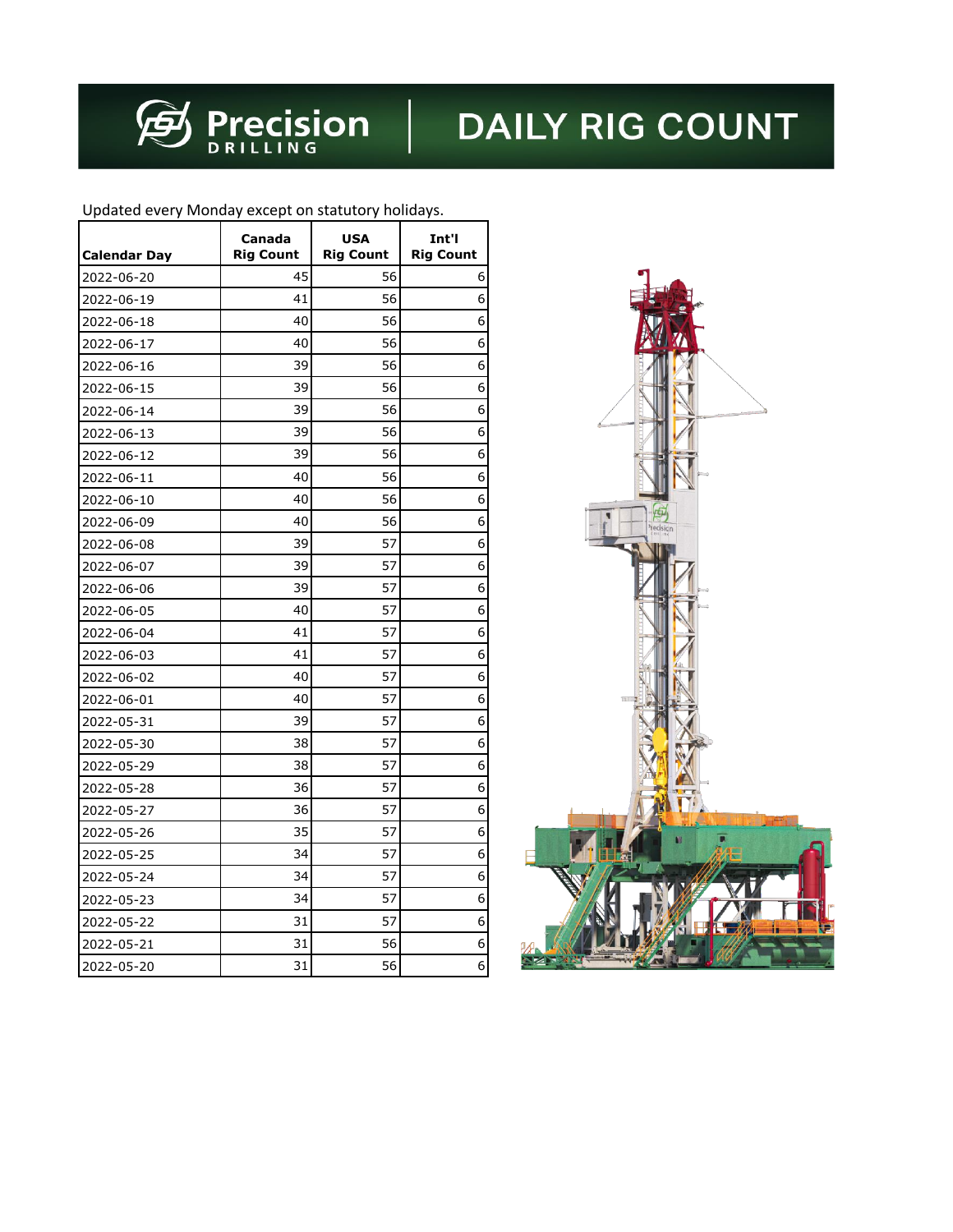|                     | Canada           | <b>USA</b>       | Int'l            |
|---------------------|------------------|------------------|------------------|
| <b>Calendar Day</b> | <b>Rig Count</b> | <b>Rig Count</b> | <b>Rig Count</b> |
| 2022-05-19          | 31               | 56               | 6                |
| 2022-05-18          | 30               | 57               | 6                |
| 2022-05-17          | 30               | 57               | 6                |
| 2022-05-16          | 30               | 57               | 6                |
| 2022-05-15          | 30               | 56               | 6                |
| 2022-05-14          | 31               | 56               | 6                |
| 2022-05-13          | 31               | 56               | 6                |
| 2022-05-12          | 31               | 56               | 6                |
| 2022-05-11          | 32               | 56               | 6                |
| 2022-05-10          | 31               | 56               | 6                |
| 2022-05-09          | 32               | 56               | 6                |
| 2022-05-08          | 32               | 55               | 6                |
| 2022-05-07          | 32               | 55               | 6                |
| 2022-05-06          | 32               | 55               | 6                |
| 2022-05-05          | 32               | 55               | 6                |
| 2022-05-04          | 32               | 55               | 6                |
| 2022-05-03          | 31               | 55               | 6                |
| 2022-05-02          | 31               | 56               | 6                |
| 2022-05-01          | 30               | 56               | 6                |
| 2022-04-30          | 29               | 56               | 6                |
| 2022-04-29          | 31               | 56               | 6                |
| 2022-04-28          | 33               | 56               | 6                |
| 2022-04-27          | 33               | 56               | 6                |
| 2022-04-26          | 33               | 56               | 6                |
| 2022-04-25          | 33               | 56               | 6                |
| 2022-04-24          | 34               | 56               | 6                |
| 2022-04-23          | 34               | 56               | 6                |
| 2022-04-22          | 34               | 56               | 6                |
| 2022-04-21          | 34               | 55               | 6                |
| 2022-04-20          | 34               | 55               | 6                |
| 2022-04-19          | 35               | 54               | 6                |
| 2022-04-18          | 35               | 54               | 6                |
| 2022-04-17          | 35               | 54               | 6                |
| 2022-04-16          | 35               | 54               | 6                |
| 2022-04-15          | 36               | 54               | 6                |
| 2022-04-14          | 37               | 54               | 6                |
| 2022-04-13          | 38               | 54               | 6                |
| 2022-04-12          | 39               | 54               | 6                |
| 2022-04-11          | 39               | 54               | 6                |
| 2022-04-10          | 39               | 54               | 6                |
| 2022-04-09          | 39               | 54               | 6                |
| 2022-04-08          | 40               | 54               | 6                |
| 2022-04-07          | 41               | 54               | 6                |
|                     | 45               | 54               | 6                |
| 2022-04-06          | 45               | 54               | 6                |
| 2022-04-05          |                  |                  |                  |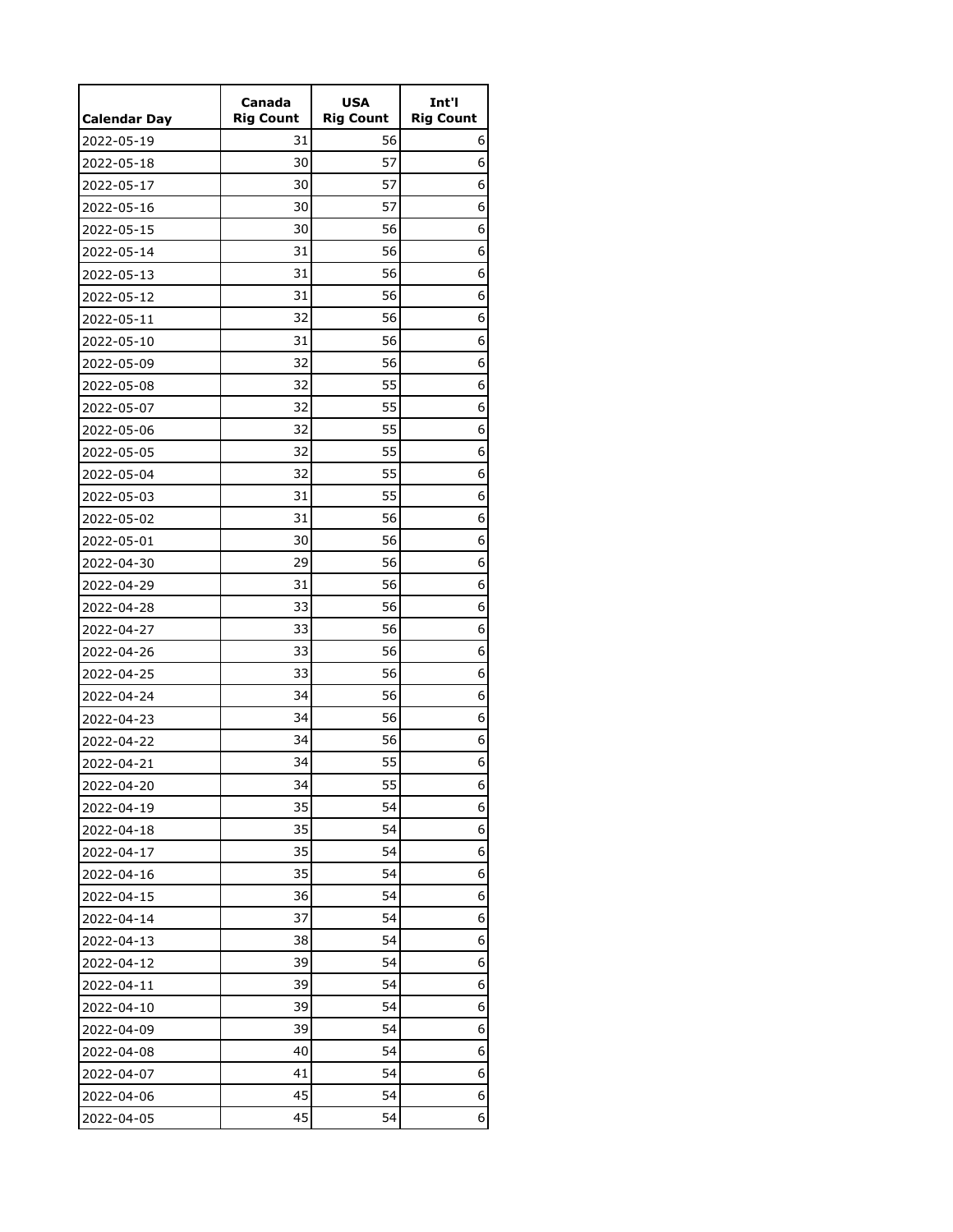| 2022-04-04<br>47<br>53<br>6<br>46<br>53<br>6<br>2022-04-03<br>53<br>6<br>46<br>2022-04-02<br>47<br>53<br>6<br>2022-04-01<br>53<br>47<br>6<br>2022-03-31<br>53<br>6<br>46<br>2022-03-30<br>46<br>53<br>6<br>2022-03-29<br>6<br>47<br>53<br>2022-03-28<br>53<br>6<br>47<br>2022-03-27<br>48<br>53<br>6<br>2022-03-26<br>53<br>6<br>49<br>2022-03-25<br>53<br>50<br>6<br>2022-03-24<br>52<br>53<br>6<br>2022-03-23<br>52<br>52<br>6<br>2022-03-22<br>54<br>52<br>6<br>2022-03-21<br>54<br>52<br>6<br>2022-03-20<br>57<br>52<br>6<br>2022-03-19<br>58<br>52<br>6<br>2022-03-18<br>59<br>52<br>6<br>2022-03-17<br>59<br>6<br>52<br>2022-03-16<br>52<br>60<br>6<br>2022-03-15<br>52<br>6<br>61<br>2022-03-14<br>52<br>62<br>6<br>2022-03-13<br>52<br>6<br>63<br>2022-03-12<br>52<br>64<br>6<br>2022-03-11<br>65<br>52<br>6<br>2022-03-10<br>52<br>6<br>66<br>2022-03-09<br>52<br>68<br>6<br>2022-03-08<br>51<br>6<br>68<br>2022-03-07<br>70<br>51<br>6<br>2022-03-06<br>71<br>51<br>6<br>2022-03-05<br>6<br>71<br>51<br>2022-03-04<br>51<br>6<br>71<br>2022-03-03<br>51<br>71<br>6<br>2022-03-02<br>71<br>51<br>6<br>2022-03-01<br>71<br>51<br>6<br>2022-02-28<br>6<br>71<br>51<br>2022-02-27<br>51<br>6<br>71<br>2022-02-26<br>71<br>51<br>6<br>71<br>51<br>6<br>2022-02-24<br>6<br>72<br>51<br>2022-02-23<br>71<br>51<br>6<br>2022-02-22<br>72<br>51<br>6<br>2022-02-21<br>71<br>51<br>6<br>2022-02-20 |                     | Canada           | <b>USA</b>       | Int'l            |
|----------------------------------------------------------------------------------------------------------------------------------------------------------------------------------------------------------------------------------------------------------------------------------------------------------------------------------------------------------------------------------------------------------------------------------------------------------------------------------------------------------------------------------------------------------------------------------------------------------------------------------------------------------------------------------------------------------------------------------------------------------------------------------------------------------------------------------------------------------------------------------------------------------------------------------------------------------------------------------------------------------------------------------------------------------------------------------------------------------------------------------------------------------------------------------------------------------------------------------------------------------------------------------------------------------------------------------------------------------------------------------------------------|---------------------|------------------|------------------|------------------|
|                                                                                                                                                                                                                                                                                                                                                                                                                                                                                                                                                                                                                                                                                                                                                                                                                                                                                                                                                                                                                                                                                                                                                                                                                                                                                                                                                                                                    | <b>Calendar Day</b> | <b>Rig Count</b> | <b>Rig Count</b> | <b>Rig Count</b> |
|                                                                                                                                                                                                                                                                                                                                                                                                                                                                                                                                                                                                                                                                                                                                                                                                                                                                                                                                                                                                                                                                                                                                                                                                                                                                                                                                                                                                    |                     |                  |                  |                  |
|                                                                                                                                                                                                                                                                                                                                                                                                                                                                                                                                                                                                                                                                                                                                                                                                                                                                                                                                                                                                                                                                                                                                                                                                                                                                                                                                                                                                    |                     |                  |                  |                  |
|                                                                                                                                                                                                                                                                                                                                                                                                                                                                                                                                                                                                                                                                                                                                                                                                                                                                                                                                                                                                                                                                                                                                                                                                                                                                                                                                                                                                    |                     |                  |                  |                  |
|                                                                                                                                                                                                                                                                                                                                                                                                                                                                                                                                                                                                                                                                                                                                                                                                                                                                                                                                                                                                                                                                                                                                                                                                                                                                                                                                                                                                    |                     |                  |                  |                  |
|                                                                                                                                                                                                                                                                                                                                                                                                                                                                                                                                                                                                                                                                                                                                                                                                                                                                                                                                                                                                                                                                                                                                                                                                                                                                                                                                                                                                    |                     |                  |                  |                  |
|                                                                                                                                                                                                                                                                                                                                                                                                                                                                                                                                                                                                                                                                                                                                                                                                                                                                                                                                                                                                                                                                                                                                                                                                                                                                                                                                                                                                    |                     |                  |                  |                  |
|                                                                                                                                                                                                                                                                                                                                                                                                                                                                                                                                                                                                                                                                                                                                                                                                                                                                                                                                                                                                                                                                                                                                                                                                                                                                                                                                                                                                    |                     |                  |                  |                  |
|                                                                                                                                                                                                                                                                                                                                                                                                                                                                                                                                                                                                                                                                                                                                                                                                                                                                                                                                                                                                                                                                                                                                                                                                                                                                                                                                                                                                    |                     |                  |                  |                  |
|                                                                                                                                                                                                                                                                                                                                                                                                                                                                                                                                                                                                                                                                                                                                                                                                                                                                                                                                                                                                                                                                                                                                                                                                                                                                                                                                                                                                    |                     |                  |                  |                  |
|                                                                                                                                                                                                                                                                                                                                                                                                                                                                                                                                                                                                                                                                                                                                                                                                                                                                                                                                                                                                                                                                                                                                                                                                                                                                                                                                                                                                    |                     |                  |                  |                  |
|                                                                                                                                                                                                                                                                                                                                                                                                                                                                                                                                                                                                                                                                                                                                                                                                                                                                                                                                                                                                                                                                                                                                                                                                                                                                                                                                                                                                    |                     |                  |                  |                  |
|                                                                                                                                                                                                                                                                                                                                                                                                                                                                                                                                                                                                                                                                                                                                                                                                                                                                                                                                                                                                                                                                                                                                                                                                                                                                                                                                                                                                    |                     |                  |                  |                  |
|                                                                                                                                                                                                                                                                                                                                                                                                                                                                                                                                                                                                                                                                                                                                                                                                                                                                                                                                                                                                                                                                                                                                                                                                                                                                                                                                                                                                    |                     |                  |                  |                  |
|                                                                                                                                                                                                                                                                                                                                                                                                                                                                                                                                                                                                                                                                                                                                                                                                                                                                                                                                                                                                                                                                                                                                                                                                                                                                                                                                                                                                    |                     |                  |                  |                  |
|                                                                                                                                                                                                                                                                                                                                                                                                                                                                                                                                                                                                                                                                                                                                                                                                                                                                                                                                                                                                                                                                                                                                                                                                                                                                                                                                                                                                    |                     |                  |                  |                  |
|                                                                                                                                                                                                                                                                                                                                                                                                                                                                                                                                                                                                                                                                                                                                                                                                                                                                                                                                                                                                                                                                                                                                                                                                                                                                                                                                                                                                    |                     |                  |                  |                  |
|                                                                                                                                                                                                                                                                                                                                                                                                                                                                                                                                                                                                                                                                                                                                                                                                                                                                                                                                                                                                                                                                                                                                                                                                                                                                                                                                                                                                    |                     |                  |                  |                  |
|                                                                                                                                                                                                                                                                                                                                                                                                                                                                                                                                                                                                                                                                                                                                                                                                                                                                                                                                                                                                                                                                                                                                                                                                                                                                                                                                                                                                    |                     |                  |                  |                  |
|                                                                                                                                                                                                                                                                                                                                                                                                                                                                                                                                                                                                                                                                                                                                                                                                                                                                                                                                                                                                                                                                                                                                                                                                                                                                                                                                                                                                    |                     |                  |                  |                  |
|                                                                                                                                                                                                                                                                                                                                                                                                                                                                                                                                                                                                                                                                                                                                                                                                                                                                                                                                                                                                                                                                                                                                                                                                                                                                                                                                                                                                    |                     |                  |                  |                  |
|                                                                                                                                                                                                                                                                                                                                                                                                                                                                                                                                                                                                                                                                                                                                                                                                                                                                                                                                                                                                                                                                                                                                                                                                                                                                                                                                                                                                    |                     |                  |                  |                  |
|                                                                                                                                                                                                                                                                                                                                                                                                                                                                                                                                                                                                                                                                                                                                                                                                                                                                                                                                                                                                                                                                                                                                                                                                                                                                                                                                                                                                    |                     |                  |                  |                  |
|                                                                                                                                                                                                                                                                                                                                                                                                                                                                                                                                                                                                                                                                                                                                                                                                                                                                                                                                                                                                                                                                                                                                                                                                                                                                                                                                                                                                    |                     |                  |                  |                  |
|                                                                                                                                                                                                                                                                                                                                                                                                                                                                                                                                                                                                                                                                                                                                                                                                                                                                                                                                                                                                                                                                                                                                                                                                                                                                                                                                                                                                    |                     |                  |                  |                  |
|                                                                                                                                                                                                                                                                                                                                                                                                                                                                                                                                                                                                                                                                                                                                                                                                                                                                                                                                                                                                                                                                                                                                                                                                                                                                                                                                                                                                    |                     |                  |                  |                  |
|                                                                                                                                                                                                                                                                                                                                                                                                                                                                                                                                                                                                                                                                                                                                                                                                                                                                                                                                                                                                                                                                                                                                                                                                                                                                                                                                                                                                    |                     |                  |                  |                  |
|                                                                                                                                                                                                                                                                                                                                                                                                                                                                                                                                                                                                                                                                                                                                                                                                                                                                                                                                                                                                                                                                                                                                                                                                                                                                                                                                                                                                    |                     |                  |                  |                  |
|                                                                                                                                                                                                                                                                                                                                                                                                                                                                                                                                                                                                                                                                                                                                                                                                                                                                                                                                                                                                                                                                                                                                                                                                                                                                                                                                                                                                    |                     |                  |                  |                  |
|                                                                                                                                                                                                                                                                                                                                                                                                                                                                                                                                                                                                                                                                                                                                                                                                                                                                                                                                                                                                                                                                                                                                                                                                                                                                                                                                                                                                    |                     |                  |                  |                  |
|                                                                                                                                                                                                                                                                                                                                                                                                                                                                                                                                                                                                                                                                                                                                                                                                                                                                                                                                                                                                                                                                                                                                                                                                                                                                                                                                                                                                    |                     |                  |                  |                  |
|                                                                                                                                                                                                                                                                                                                                                                                                                                                                                                                                                                                                                                                                                                                                                                                                                                                                                                                                                                                                                                                                                                                                                                                                                                                                                                                                                                                                    |                     |                  |                  |                  |
|                                                                                                                                                                                                                                                                                                                                                                                                                                                                                                                                                                                                                                                                                                                                                                                                                                                                                                                                                                                                                                                                                                                                                                                                                                                                                                                                                                                                    |                     |                  |                  |                  |
|                                                                                                                                                                                                                                                                                                                                                                                                                                                                                                                                                                                                                                                                                                                                                                                                                                                                                                                                                                                                                                                                                                                                                                                                                                                                                                                                                                                                    |                     |                  |                  |                  |
|                                                                                                                                                                                                                                                                                                                                                                                                                                                                                                                                                                                                                                                                                                                                                                                                                                                                                                                                                                                                                                                                                                                                                                                                                                                                                                                                                                                                    |                     |                  |                  |                  |
|                                                                                                                                                                                                                                                                                                                                                                                                                                                                                                                                                                                                                                                                                                                                                                                                                                                                                                                                                                                                                                                                                                                                                                                                                                                                                                                                                                                                    |                     |                  |                  |                  |
|                                                                                                                                                                                                                                                                                                                                                                                                                                                                                                                                                                                                                                                                                                                                                                                                                                                                                                                                                                                                                                                                                                                                                                                                                                                                                                                                                                                                    |                     |                  |                  |                  |
|                                                                                                                                                                                                                                                                                                                                                                                                                                                                                                                                                                                                                                                                                                                                                                                                                                                                                                                                                                                                                                                                                                                                                                                                                                                                                                                                                                                                    |                     |                  |                  |                  |
|                                                                                                                                                                                                                                                                                                                                                                                                                                                                                                                                                                                                                                                                                                                                                                                                                                                                                                                                                                                                                                                                                                                                                                                                                                                                                                                                                                                                    |                     |                  |                  |                  |
|                                                                                                                                                                                                                                                                                                                                                                                                                                                                                                                                                                                                                                                                                                                                                                                                                                                                                                                                                                                                                                                                                                                                                                                                                                                                                                                                                                                                    | 2022-02-25          |                  |                  |                  |
|                                                                                                                                                                                                                                                                                                                                                                                                                                                                                                                                                                                                                                                                                                                                                                                                                                                                                                                                                                                                                                                                                                                                                                                                                                                                                                                                                                                                    |                     |                  |                  |                  |
|                                                                                                                                                                                                                                                                                                                                                                                                                                                                                                                                                                                                                                                                                                                                                                                                                                                                                                                                                                                                                                                                                                                                                                                                                                                                                                                                                                                                    |                     |                  |                  |                  |
|                                                                                                                                                                                                                                                                                                                                                                                                                                                                                                                                                                                                                                                                                                                                                                                                                                                                                                                                                                                                                                                                                                                                                                                                                                                                                                                                                                                                    |                     |                  |                  |                  |
|                                                                                                                                                                                                                                                                                                                                                                                                                                                                                                                                                                                                                                                                                                                                                                                                                                                                                                                                                                                                                                                                                                                                                                                                                                                                                                                                                                                                    |                     |                  |                  |                  |
|                                                                                                                                                                                                                                                                                                                                                                                                                                                                                                                                                                                                                                                                                                                                                                                                                                                                                                                                                                                                                                                                                                                                                                                                                                                                                                                                                                                                    |                     |                  |                  |                  |
|                                                                                                                                                                                                                                                                                                                                                                                                                                                                                                                                                                                                                                                                                                                                                                                                                                                                                                                                                                                                                                                                                                                                                                                                                                                                                                                                                                                                    | 2022-02-19          | 71               | 51               | 6                |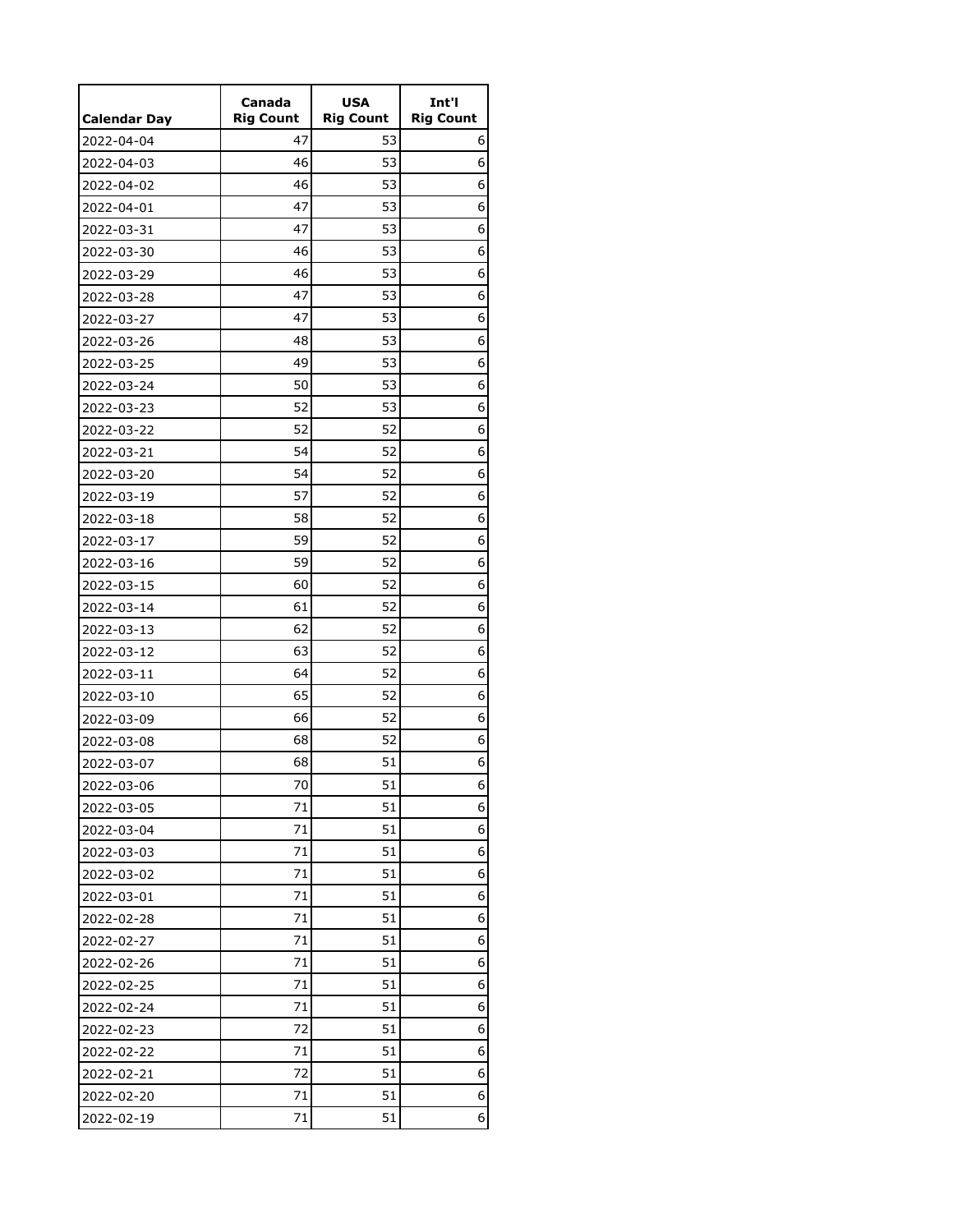|                     | Canada           | <b>USA</b>       | Int'l            |
|---------------------|------------------|------------------|------------------|
| <b>Calendar Day</b> | <b>Rig Count</b> | <b>Rig Count</b> | <b>Rig Count</b> |
| 2022-02-18          | 71               | 51               | 6                |
| 2022-02-17          | 71               | 51               | 6                |
| 2022-02-16          | 69               | 51               | 6                |
| 2022-02-15          | 70               | 51               | 6                |
| 2022-02-14          | 69               | 51               | 6                |
| 2022-02-13          | 67               | 51               | 6                |
| 2022-02-12          | 66               | 52               | 6                |
| 2022-02-11          | 66               | 52               | 6                |
| 2022-02-10          | 65               | 52               | 6                |
| 2022-02-09          | 66               | 52               | 6                |
| 2022-02-08          | 66               | 52               | 6                |
| 2022-02-07          | 66               | 52               | 6                |
| 2022-02-06          | 66               | 51               | 6                |
| 2022-02-05          | 66               | 51               | 6                |
| 2022-02-04          | 65               | 51               | 6                |
| 2022-02-03          | 66               | 51               | 6                |
| 2022-02-02          | 66               | 51               | 6                |
| 2022-02-01          | 66               | 51               | 6                |
| 2022-01-31          | 66               | 50               | 6                |
| 2022-01-30          | 66               | 50               | 6                |
| 2022-01-29          | 66               | 51               | 6                |
| 2022-01-28          | 66               | 50               | 6                |
| 2022-01-27          | 66               | 50               | 6                |
| 2022-01-26          | 67               | 49               | 6                |
| 2022-01-25          | 67               | 50               | 6                |
| 2022-01-24          | 67               | 50               | 6                |
| 2022-01-23          | 69               | 50               | 6                |
| 2022-01-22          | 69               | 51               | 6                |
| 2022-01-21          | 69               | 51               | 6                |
| 2022-01-20          | 69               | 51               | 6                |
| 2022-01-19          | 68               | 51               | 6                |
| 2022-01-18          | 68               | 51               | 6                |
| 2022-01-17          | 69               | 51               | 6                |
| 2022-01-16          | 69               | 51               | 6                |
| 2022-01-15          | 67               | 51               | 6                |
| 2022-01-14          | 66               | 51               | 6                |
| 2022-01-13          | 65               | 51               | 6                |
| 2022-01-12          | 65               | 51               | 6                |
| 2022-01-11          | 65               | 51               | 6                |
| 2022-01-10          | 65               | 51               | 6                |
| 2022-01-09          | 65               | 50               | 6                |
| 2022-01-08          | 66               | 50               | 6                |
| 2022-01-07          | 66               | 50               | 6                |
| 2022-01-06          | 66               | 50               | 6                |
| 2022-01-05          | 64               | 50               | 6                |